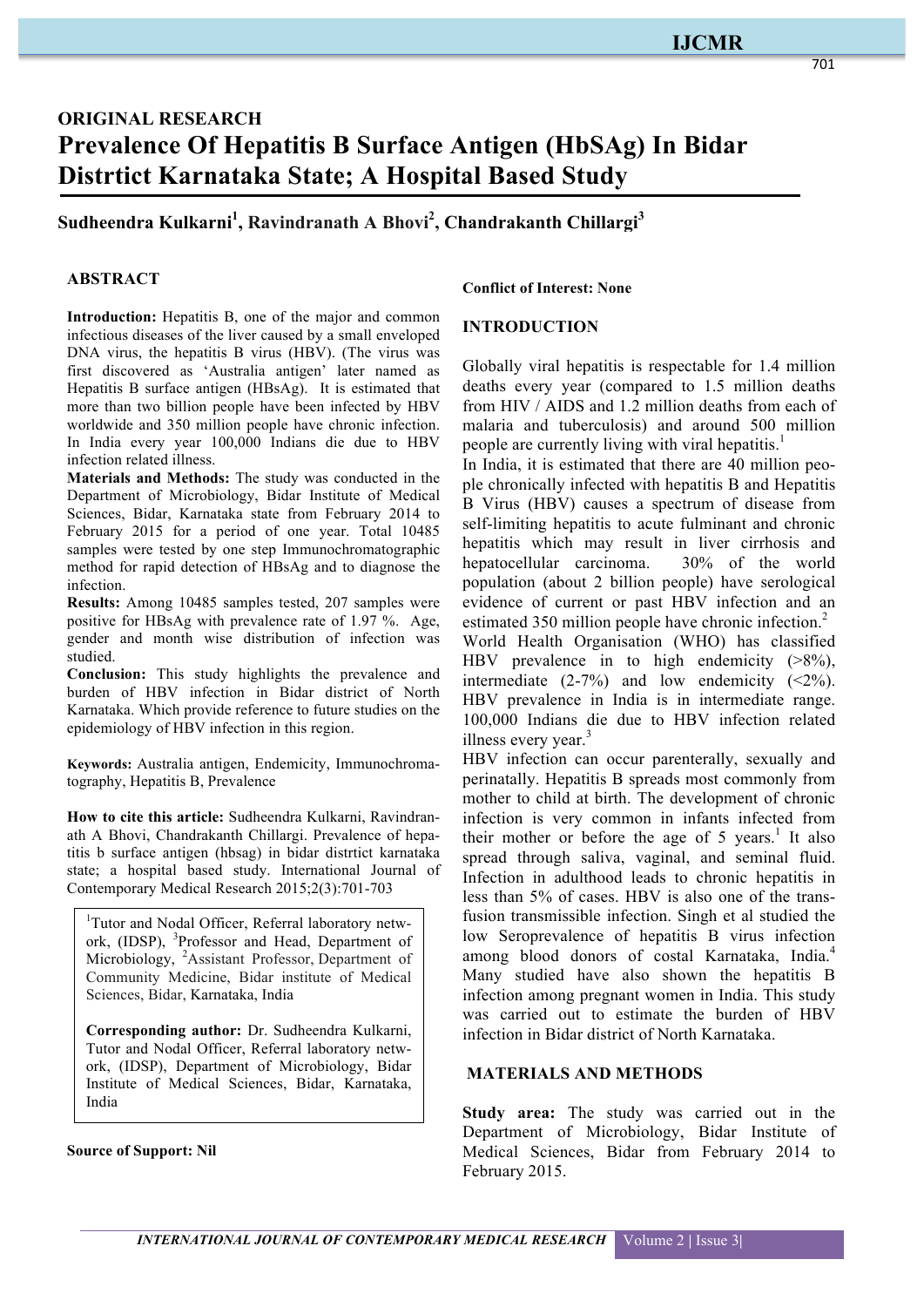Samples included from inpatients, outpatients, and patients attending ART centres and pregnant women attending ANC clinic and the patients for whom HBsAg test and detection was sought as the basis of clinical findings and socio economic risk factor and for preoperative evaluation of HBsAg status. Permission was taken from Institutional ethical committee to conduct this study. Blood sample was collected by venepuncture and serum was separated as per standard procedure. All samples were tested by rapid one step immunochromatographic assay (IMA) kit for the qualitative detection of hepatitis B surface antigen (HEPACARD - J. Mitra & Co Pvt. Ltd).

Immunochromatographic assay are rapid and sensitive for detection of HBsAg. They are economical and easy to perform and give fast results within 20 min and have been recommended for routine use in clinical microbiology laboratories.<sup>5</sup>

## **STATISTICAL ANALYSIS**

SPSS version 21 was used to generate graphs. Only discriptive statistics was used to generate results.

## **RESULTS**

Serums of 10,485 patients were tested for HBsAg for a period of one year from February 2014 to February 2015. 207 patients tested positive with prevalence of 1.97%. Whole study year, the prevalence showed 2- 3% except in the month of October 2014 which was 11% (Table-1). The infection is more in female (59. 90%) as compared to male (40.05%) and among age group between 21-30 which is 47.34% out of 207 positives (Table-2). 30.91% of the positivity found among pregnant women attending ANC clinic and 4.83% among HIV AIDS patients attending ART centre.

## **DISCUSSION**

Our study is hospital based comprised of large number of samples and the prevalence of HBsAg was 1.97%. The study was conducted for only one year duration and exposes the prevalence rate of HBsAg among Bidar population and every year wise study also can be done to check the prevalence rate retrospectively. Many studies have done in India and Karnataka on HBsAg prevalence. Patil et al studied prevalence of HBsAg in Sholapur of Maharashtra district which is nearer to our study place (150 km) and found to be 2.99% and was below intermediate endemicity.<sup>6</sup> Quadri SA et al studied the prevalence of HBsAg in Bijapur of North Karnataka and the prevalence rate was 1.63% indicating low endemicity.<sup>7</sup>

| Table-1: Prevalence of HBsAg month wise |                              |                                   |            |  |
|-----------------------------------------|------------------------------|-----------------------------------|------------|--|
| Month                                   | Number of<br>Serum<br>tested | <b>HBsAg</b><br>positive<br>Serum | Percentage |  |
| February 2014                           | 1069                         | 25                                | 2.34       |  |
| March 2014                              | 560                          | 12                                | 2.14       |  |
| April 2014                              | 500                          | 12                                | 2.40       |  |
| May 2014                                | 1450                         | 26                                | 1.79       |  |
| June 2014                               | 1400                         | 14                                | 1.00       |  |
| <b>July 2014</b>                        | 100                          | $\overline{2}$                    | 2.00       |  |
| August 2014                             | 1300                         | 20                                | 1.54       |  |
| September<br>2014                       | 600                          | 9                                 | 1.50       |  |
| October 2014                            | 100                          | 11                                | 11.00      |  |
| November<br>2014                        | 100                          | 3                                 | 3.00       |  |
| December<br>2014                        | 200                          | 4                                 | 2.00       |  |
| January 2015                            | 1506                         | 32                                | 2.12       |  |
| February 2015                           | 1600                         | 37                                | 2.31       |  |
| <b>TOTAL</b>                            | 10485                        | 207                               | 1.97       |  |

| Table-2: Age distribution of HBsAg positive patients |                         |            |  |
|------------------------------------------------------|-------------------------|------------|--|
| Age                                                  | HbsAg<br>positive Serum | Percentage |  |
| $0 - 10$                                             |                         | 3.38       |  |
| $11 - 20$                                            | 30                      | 14.49      |  |
| 21-30                                                | 98                      | 47.34      |  |
| $31 - 40$                                            | 35                      | 16.90      |  |
| $41 - 50$                                            | 16                      | 7.72       |  |
| 51-60                                                | 12                      | 5.79       |  |
| $61&$ above                                          | 9                       | 4.37       |  |

Singh et al found out the Seroprevalence of HBsAg among blood donors of costal Karnataka India and the prevelance was 0.62% which comes under low prevalence zone  $(<2\%)$ <sup>4</sup>. One more study was conducted by Preeti B. Mindolli and Manjunath P. Salmani in Bijapur of North Karnataka which was also a hospital based study to check prevalence in the year 2012 and 2013. The study results shown a slight increase hepatitis infection from 1.54% in 2012 to  $1.65\%$  in 2013.<sup>8</sup> Our study results also fits in low endemicity range which is  $\leq$ 2% (2.97) but almost equal to intermediate zone as per the WHO guidelines. $<sup>2</sup>$  These all studies</sup> shown that there is slight to intermediate endemicity of HBsAg in Bidar and North Karnataka. Our study also showed the highest infection rate in the month of October 2014 and it was high infectivity among